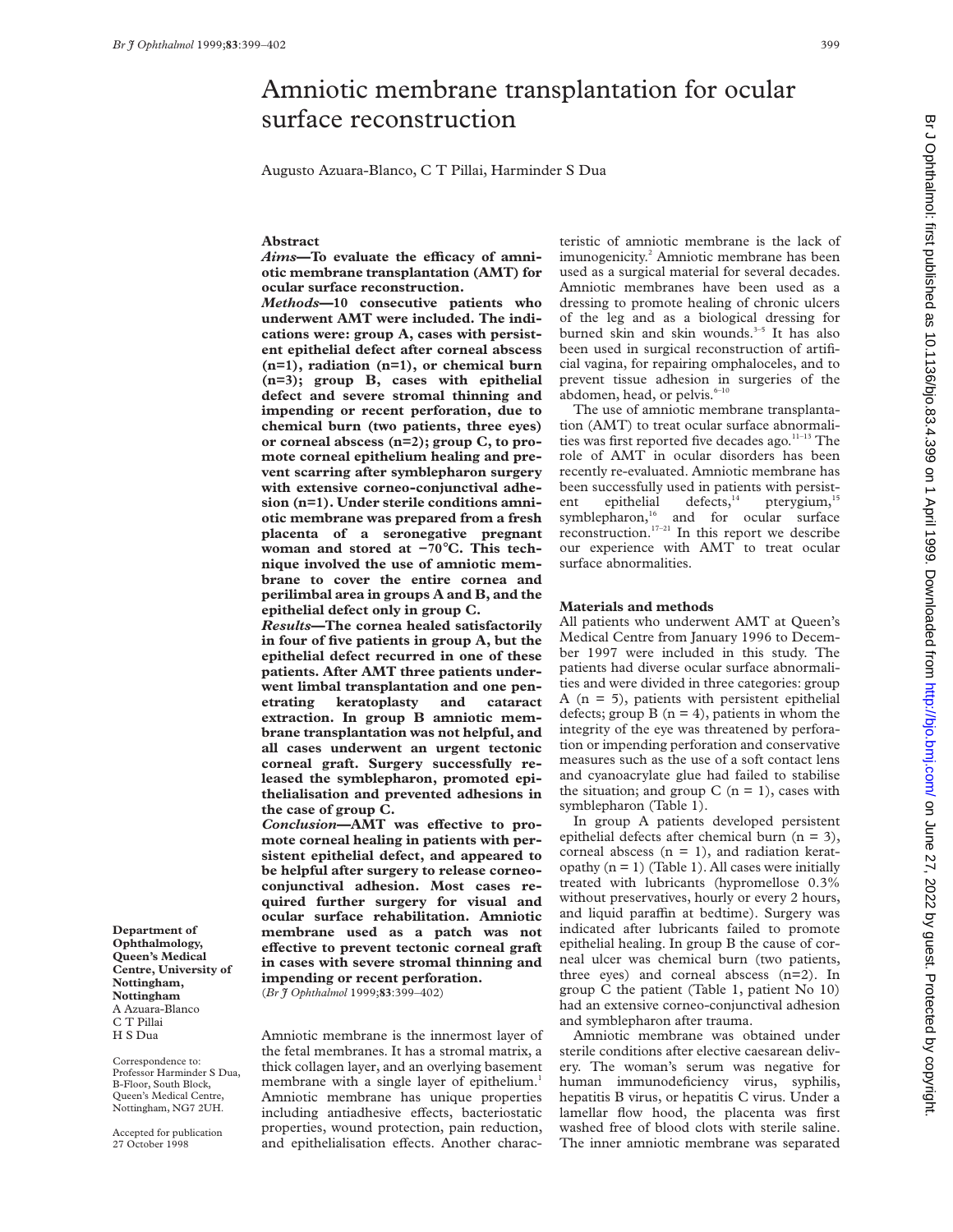*Table 1 Demographics and clinical data*

| Patient No.<br>age (years),<br>sex | Group | Eve | Condition                       | Primary<br>diagnosis             | Duration<br>epithelial<br>defect<br>(weeks) | Healing<br>time<br>(weeks) | Further procedures after<br>success/failure of AMT                        |
|------------------------------------|-------|-----|---------------------------------|----------------------------------|---------------------------------------------|----------------------------|---------------------------------------------------------------------------|
| 1, 65, M                           | A     | RE  | <b>PED</b>                      | Post-infection                   | 3                                           | 3                          | Penetrating keratoplasty,<br>cataract extraction and lens<br>implantation |
| 2, 80, M                           | A     | RE  | PED                             | Radiation, PKP                   | 3                                           | $1^{\star}$                |                                                                           |
| 3, 29, M                           | A     | RE  | <b>PED</b>                      | Alkali burn                      | 25                                          | 4                          | Autolimbal transplantation                                                |
| 4, 35, M                           | A     | RE  | <b>PED</b>                      | Alkali burn                      | $\overline{c}$                              | failure                    | Allolimbal transplantation                                                |
| 5, 36, M                           | A     | LE  | <b>PED</b>                      | Acid burn                        | 20                                          | $1+$                       | Allolimbal transplantation                                                |
| 6, 47, F                           | B     | RE  | $PED +$ stromal thinning        | Post-infection                   | 6                                           | failure                    | Tectonic penetrating<br>keratoplasty                                      |
| 7,65, F                            | B     | RE  | $PED +$ stromal thinning        | Postinfection,<br>PKP, rejection | 12                                          | failure                    | Tectonic penetrating<br>keratoplasty                                      |
| 8, 63, M                           | B     | ВE  | PED + corneal melting           | Alkali burn                      | $\overline{c}$                              | failure                    | Tectonic penetrating<br>corneolimbal transplantation                      |
| 9, 44, M                           | B     | RE  | Perforation, corneal<br>melting | Chemical burn                    | 8                                           | failure                    | Tectonic lamellar<br>corneolimbal transplantation                         |
| 10, 55, M                          | C     | LE  | Conjunctival<br>symblepharon    | Trauma                           |                                             |                            |                                                                           |

\*Amniotic membrane transplantation was repeated and combined with tarsorrhaphy.

†Epithelial defect recurred.

PED = persistent epithelial defect.

from the rest of the chorion by blunt dissection (through the potential spaces between these two tissues), and rinsed in sterile saline (2 litres) and later in 4%, 8%, and 10% dimethylsulphoxide (DMSO) phosphate buffered saline (PBS) for 5 minutes each, successively. The membrane was then flattened onto a nitrocellulose paper, with the epithelium/basement membrane surface up. The amniotic membrane was then cut into  $5 \times 5$  cm pieces. Each of them was placed in a sterile vial containing 10% DMSO medium. The vials were frozen at −70 °C. The membrane was defrosted immediately before use by warming the container to room temperature for 10 minutes, and rinsed three times in saline.

After retrobulbar or general anaesthesia, in groups A and B debris from the base of the ulcer was removed. The epithelium adjacent to the edge of the ulcer was removed if loose. A 360 ° perilimbal conjunctival incision was done and the amniotic membrane was secured with interrupted 8-0 Vicryl sutures with episcleral bites around the limbus. Thus, the whole corneal surface was covered by the amniotic membrane. The basement membrane was on the outside (that is, epithelial side up), and the mesenchymal surface in contact with the cornea. After surgery a bandage contact lens was put in place, and discontinued after epithelialisation.

In patient No 10 (category C), after the removal of the conjunctival extension onto the cornea and subconjunctival scarring up to the episcleral surface, the amniotic membrane was fitted to cover the epithelial defect by trimming off the excess portion. This fashioned membrane was then secured to the corneal edge of the defect by interrupted 10-0 nylon sutures and to the conjunctival edge with interrupted 8-0 Vicryl sutures with episcleral bites.

Postoperative care consisted of preservativefree prednisolone acetate 1% eye drops four times a day and preservative-free chloramphenicol 0.5%, both tapered off in 1 month.

## **Results**

The demographics and clinical data of the patients are summarised in Table 1.

In group A, rapid corneal healing occurred in four of five cases 1–4 weeks after AMT (Figs 1 and 2). However, in patient 5 the epithelial defect recurred. The membrane dissolved within 2 months in all cases. In successful cases, epithelialisation apparently occurred underneath the amniotic membrane. After the membrane dissolved, the corneal epithelium phenotype appeared to be unchanged. Three patients (Nos 3, 4, and 5) underwent limbal transplantation after AMT (Table 1). In group B amniotic membrane did not help to stabilise the ulcer and after 1–3 weeks all cases underwent tectonic transplantation (Table 1).





*Figure 1 External photograph of case 2 in the early postoperative period after amniotic membrane transplantation. Arrowheads indicate the edge of the amniotic membrane posterior to the limbus (A). The amniotic membrane was stained with fluorescein (B).*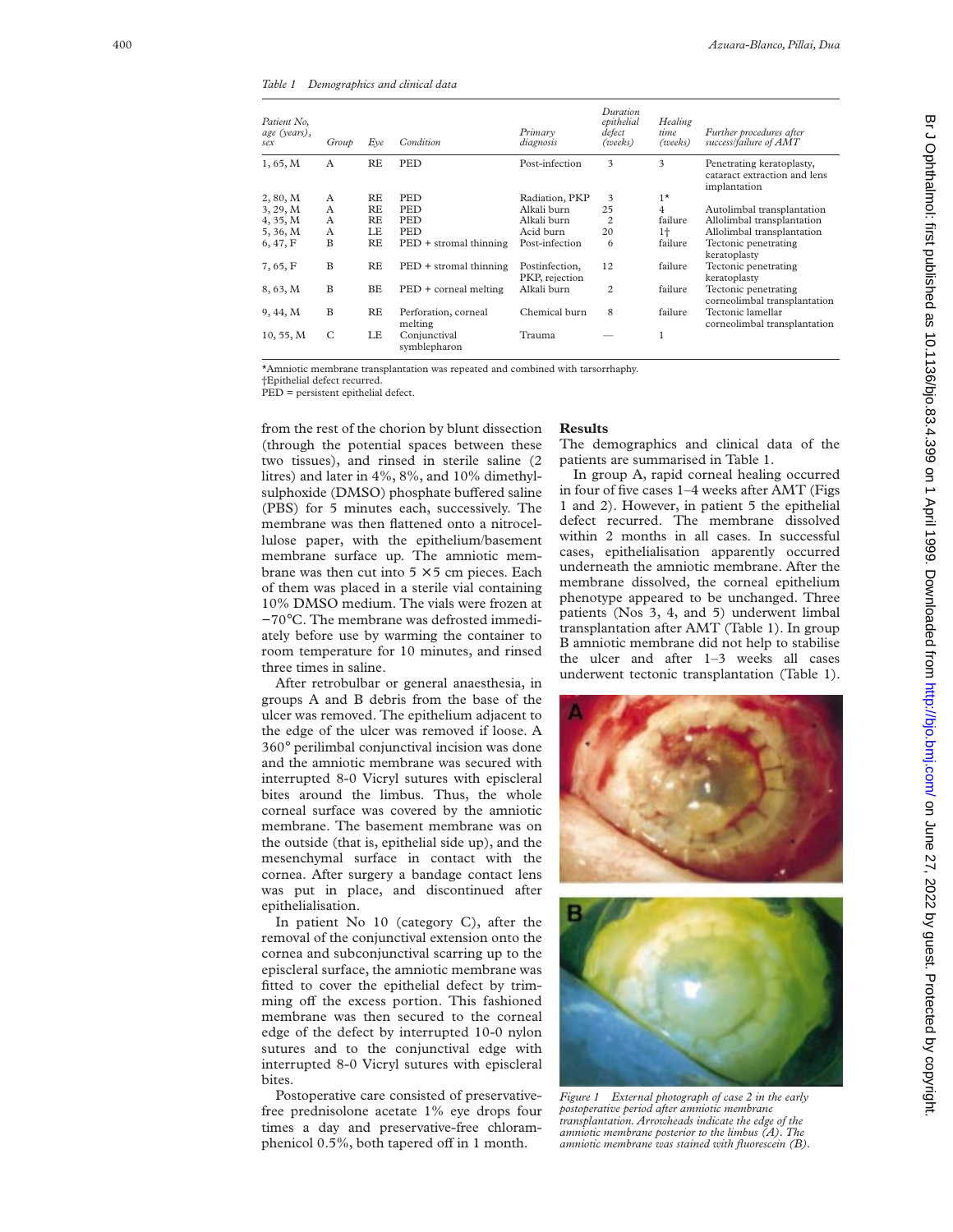

*Figure 2 External photograph of case 3, 3 weeks after amniotic membrane transplantation. Arrowheads indicate the edge of the amniotic membrane posterior to the limbus. There is a dense white opacity on the membrane, which was related to ciprofloxacine treatment.*

Patient No 10 (category C) had a successful ocular surface reconstruction, with the return of satisfactory mucosal appearance and release of adhesions (Table 1). Epithelialisation was rapid, and the resulting conjunctival surface remained stable 18 months after surgery, without inflammation or erosion.

## **Discussion**

Persistent corneal epithelial defect may progress to persistent sterile corneal ulcer and, occasionally, to perforation. Common factors leading to the breakdown of the epithelial surface include infections, xerosis, trauma, and chemical injuries. Treatment of persistent epithelial defects consists of correction of the underlying cause and tissue lubrication. In cases refractory to medical treatment several options can be considered, including AMT.

Several characteristics explain why the amniotic membrane can be useful to promote epithelial healing. For example, the epithelium produces various growth factors, and the basement membrane facilitates migration of epithelial cells, reinforces adhesion of basal epithelial cells, and may promote epithelial differentiation.<sup>4</sup> Lee and Tseng used amniotic membrane to treat persistent epithelial defects.14 Epithelialisation occurred in 10 of 11 consecutive patients. Recently, Tseng *et al* reported that the use of AMT was beneficial to restore the ocular surface in patients with partial limbal stem cell deficiency, but in severe deficiency associated limbal and amnion transplantation was required.<sup>18</sup>

In this study the amniotic membrane promoted rapid corneal healing in four of five patients with persistent epithelial defects. However, one of these cases could be considered as a relative failure because the epithelial defect recurred. It is likely that limbal stem cell deficiency, present in both non-successful cases, contributed to the lack of success. After AMT three patients underwent limbal transplantation to regenerate the ocular surface, and one case required surgery for visual rehabilitation. These results suggest that in patients with associated ocular surface abnormalities (such as diffuse limbal stem cell deficiency) AMT may be only useful as a temporary measure before other reconstructive surgical procedures. It is important to emphasise that AMT

may be considered as an option only after intensive topical lubrication has failed to promote epithelial healing. Other alternatives such as tarsorrhaphy, punctal occlusion, botulinum toxin injection, punctal occlusion, tissue adhesive, or conjunctival flaps should be considered with an individualised criterion. A controlled clinical trial will be necessary to evaluate whether AMT has a better or worse outcome than conventional surgical options to treat persistent epithelial defects.

Non-infective corneal ulcers or infected ulcers rendered sterile with antibiotics can fail to epithelialise and lead to progressive stromal melting. In such situations commonly used surgical techniques are penetrating keratoplasty, lamellar keratoplasty, tarsorrhaphy, tissue adhesive, conjunctival flaps (in cases with poor visual potential), or a combination of these procedures. Other surgical procedures are aimed to correct mechanical insults to the ocular surface caused by eyelids abnormalities, enhance the ocular surface defence, replace the damaged corneal stroma, and promote healing with re-epithelialisation. Lamellar keratoplasty and penetrating keratoplasty are indicated when there is a risk of perforation. In this study, AMT was used to treat four patients (five eyes) with severe ulceration and impending or recent perforation. In all cases AMT failed to stabilise the cornea, an additional urgent tectonic procedure was undertaken. The amniotic membrane was sutured to episclera to cover the entire corneal surface. This tissue "patch" graft allows epithelial proliferation growth underneath the membrane; after a few weeks the amniotic membrane dissolves. Alternatively, the amniotic membrane can be sutured to the cornea to cover only the epithelial defect, acting as a substrate graft. In the latter option, proposed by Lee and Tseng, epithelialisation occurs over the membrane, which is incorporated into the corneal tissue.<sup>14</sup> This alternative might be more helpful to build up the corneal thickness and to provide a healthy substrate in cases of severe ulceration and impending or recent perforation.

The antiadhesive properties of the amniotic membrane were also explored in one case. The surgery achieved its goal (that is, release of symblepharon, closure of corneal epithelial defect, and reconstruction of mucosal conjunctival mucosal surface with prevention of adhesions). Similarly, Shimazaki *et al* recently reported the successful use of AMT associated with limbal transplantation to treat four patients with recurrent pterygium associated with symblepharon.<sup>16</sup> Several factors are involved in the antifibrotic effect of the amniotic membrane. Most importantly, there is inhibition and arrest in fibroblast proliferation following contact with normal substrates (that is, amniotic membrane). It has been shown that amniotic membrane induces a downregulation of transforming growth factor  $\beta$  signalling responsible for fibroblastic activation in wound healing (Tseng *et al*, unpublished data). Additionally, the amniotic membrane may also function as an anatomical barrier, keeping the